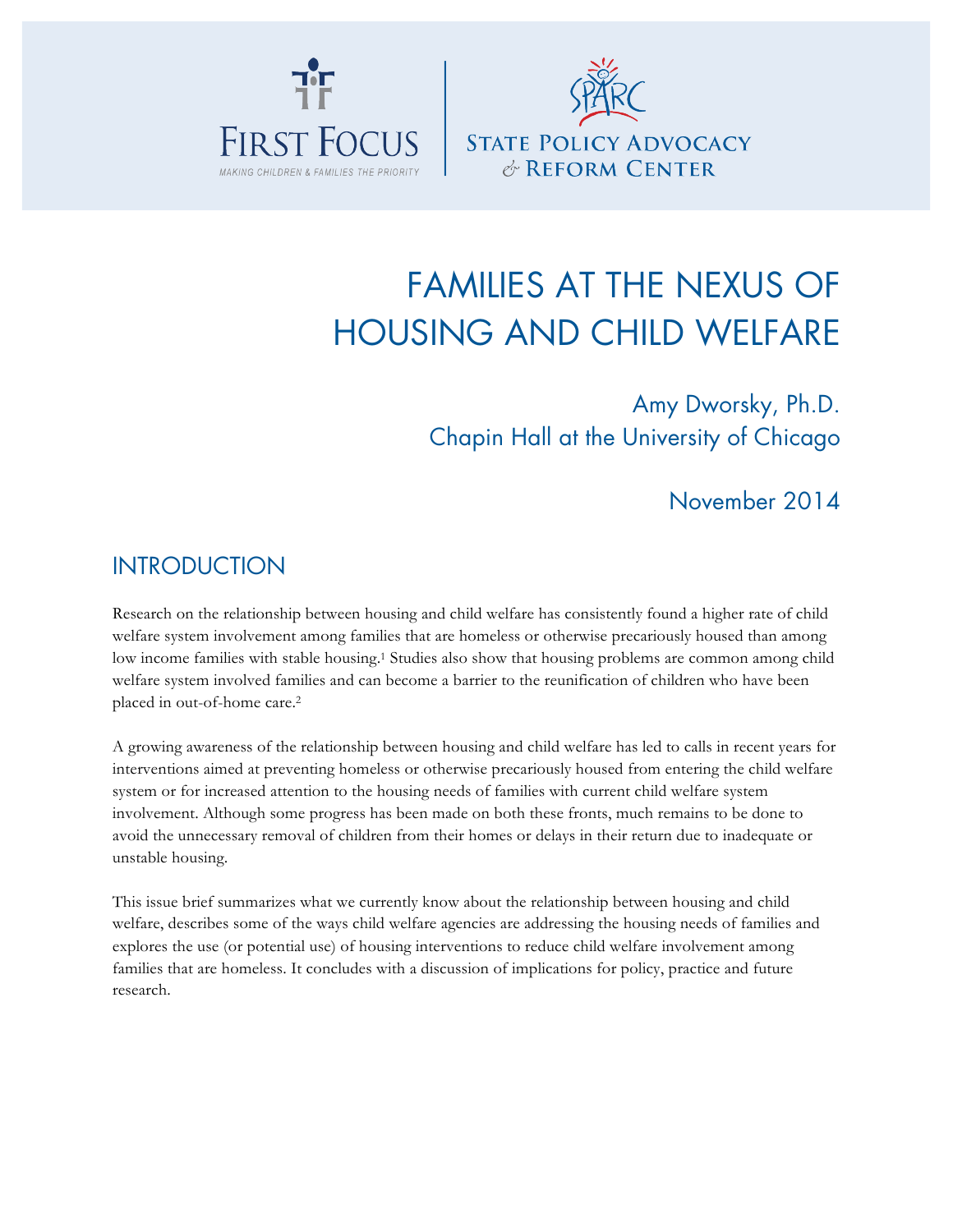# WHAT DO WE KNOW ABOUT THE RELATIONSHIP BETWEEN HOUSING AND CHILD WELFARE?

Research on the relationship between housing and child welfare has consistently found a higher rate of child welfare system involvement among homeless families than among low income families that are housed. Specifically, homeless families are more likely than their non-homeless counterparts to be the focus of a child protective services (CPS) investigation,3 to have an open child welfare case,4 or to have a child placed in out of home care.5 These differences seem to persist even after controlling for other factors that might be associated with an increased risk of child welfare system involvement.6

To date, most studies of the relationship between housing and child welfare has focused on homeless families that entered the shelter system.7 Non-sheltered homeless families as well as families that are living doubled up or are otherwise precariously housed have largely been excluded from this research. One study that did include families with a broader range of housing problem found that experiencing a housing-related problem such as being evicted or living doubled up increased the risk of having an investigated report of physical abuse.8 Another, more recent study found that living doubled up increased the odds of having a substantiated child maltreatment report, but only among families in which the caregiver had a mental health or substance abuse problem.9

Not only does the research indicate that the rate of child welfare system involvement is higher among homeless or precariously housed families than among families that are demographically similar but stably housed, but also, that among families with children in out of home care, unstable or inadequate housing can delay reunification, even if housing problems were not what brought those families to the attention of CPS,10 and after controlling for other factors that may affect whether children are returned home.<sup>11</sup>

### HOW PREVALENT ARE HOUSING PROBLEMS AMONG CHILD WELFARE INVOLVED FAMILIES?

Some information on the prevalence of housing problems among child welfare system involved families is provided by the data that states are required to submit each year to the Adoption and Foster Care Analysis and Reporting System (AFCARS). "Inadequate housing" was identified as one of the "circumstances of removal" for approximately 11 percent of children who were in foster care in at some point in FY 2012.12 Unfortunately, the AFCARS data only capture housing problems identified as contributing to a child's placement and do not distinguish among the different ways in which families can be inadequately housed (e.g., homelessness, overcrowding, unsafe conditions).

Other data come from studies of families receiving child welfare services. One of these studies found that housing problems, including eviction, doubling up and homelessness, were more common among families with children in out-of-home care than among families receiving voluntary intensive in-home services However, families were more likely than their caseworkers to identify needing help with housing whereas caseworkers were more likely to identify needs related to parent functioning.13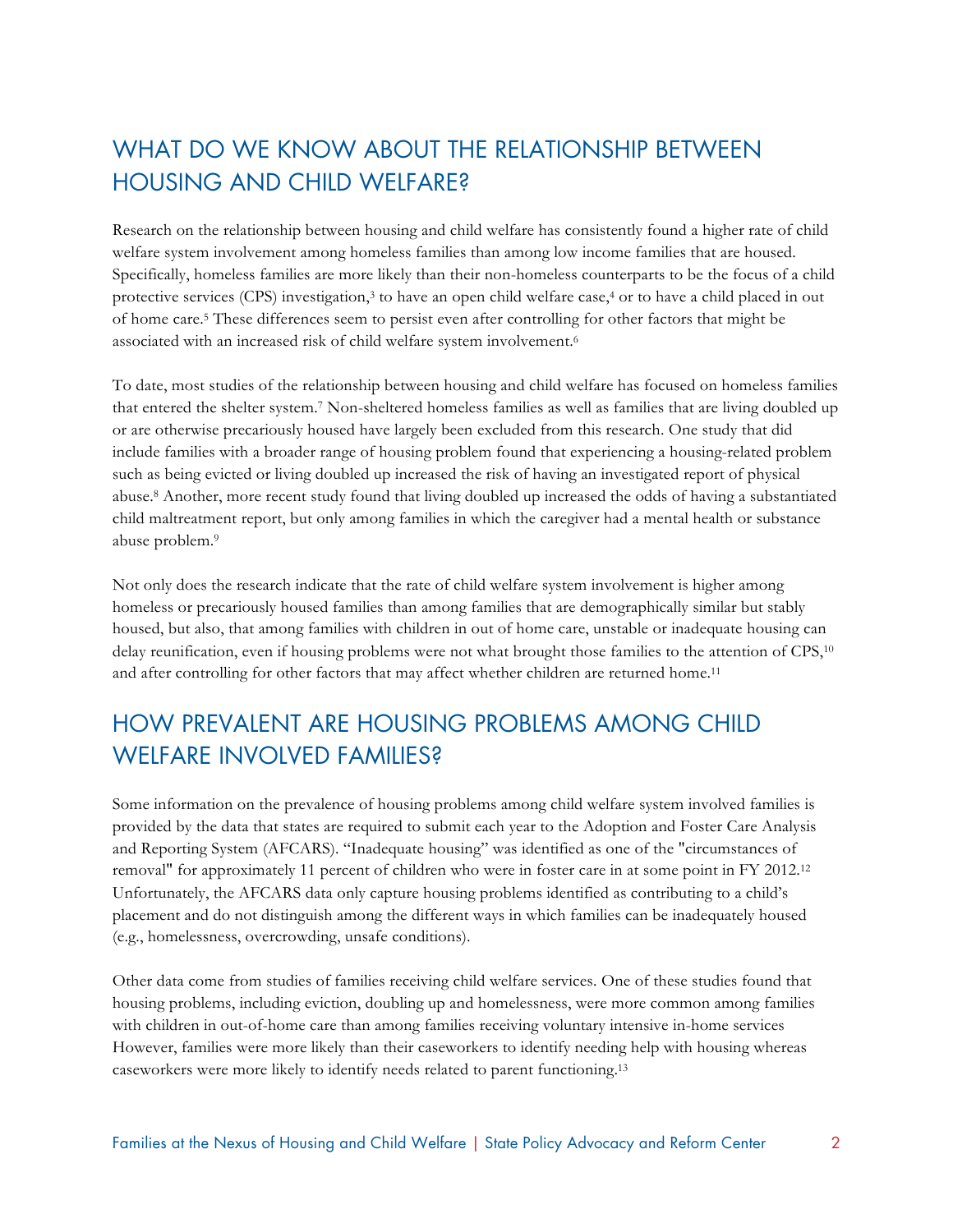# WHAT EXPLAINS THE HIGH RATE OF CHILD WELFARE SYSTEM INVOLVEMENT AMONG HOMELESS AND OTHERWISE PRECARIOUSLY HOUSED FAMILIES?

In some cases, families come to the attention of child protective services because their homelessness or substandard housing conditions (e.g., excessive heat or cold; lack of clean water or plumbing) pose a risk to the health and safety of their children.14 Although at least half the states include a poverty exemption in their statutory definition of neglect, the circumstances under which homelessness or inadequate housing should be attributed to neglect versus poverty are not well defined.15

In other cases, housing plays an indirect role. For example, the stress associated with being homeless or living doubled up can exacerbate punitive parenting practices, leading to physical abuse, or compromise the ability of parents to meet their children's basic needs, leading to neglect.16 Being homeless or precariously housed can also exacerbate other problems, including mental health and substance use disorders, which are common among child welfare involved families.17

Finally, homeless families may come to the attention of child protective services because of what some have described as the "fishbowl effect." One consequence of staying in a homeless shelter is that families are under a high degree of scrutiny by shelter staff, all of whom are mandated reporters.18 Parenting behaviors that would go unobserved if families were independently housed are reported to child protective services if there is even the slightest suspicion that they constitute maltreatment.

# WHY SHOULD CHILD WELFARE AGENCIES ADDRESS THE HOUSING NEEDS OF FAMILIES?

Child welfare agencies have a mandate to protect children and promote their well-being. Although that mandate does not include housing families that are homeless or precariously housed,19 addressing housing needs of homeless or precariously housed families may eliminate the risks to children's health and safety that inadequate housing can pose, thereby preventing out of home care placement. It can also allow parents to focus on other problems (e.g., mental health disorders, drug addiction, or domestic violence) that either precipitated or contributed to their child welfare system involvement, and hence facilitate children's return home. In fact, studies have found that providing child welfare involved families with housing related services can significantly reduce the incidence of subsequent maltreatment<sup>20</sup> and facilitate reunification for families with children in out of home care<sup>21</sup> even if inadequate housing is not what brought the families to the child welfare agency's attention.

In addition to wanting to improve child welfare outcomes, child welfare agencies have a financial interest in addressing housing needs of families that are homeless or precariously housed families. The cost of providing homeless or precariously housed families with some type of housing assistance will be lower in almost every case than the cost of placing their children in out of home care.22 This means that in addition to promoting the goals of family preservation and reunification, addressing the housing needs of families that are homeless or precariously housed has the potential to generate significant cost savings, although the actual amount saved will depend on a variety of factors that affect either the out of home care cots avoided or the housing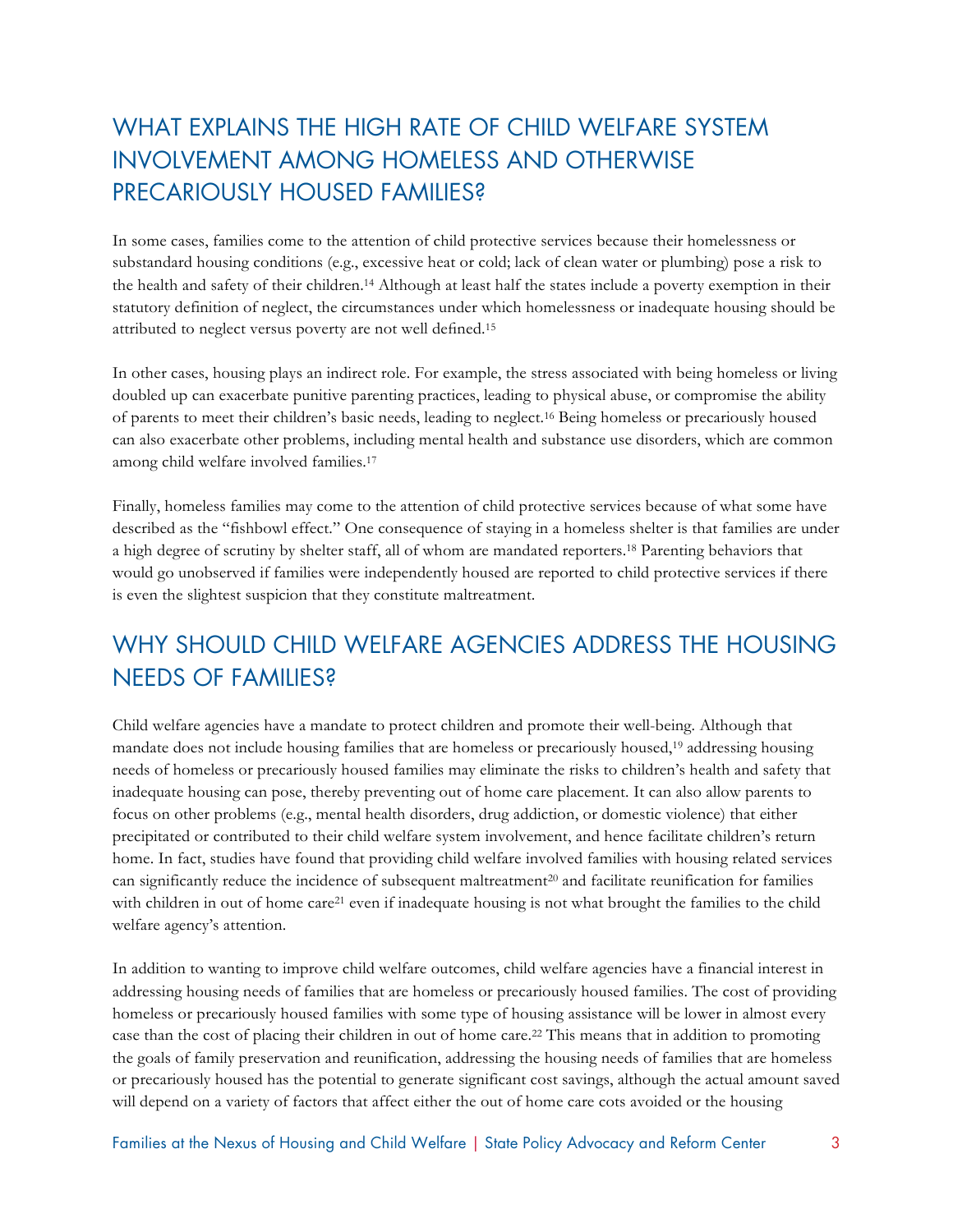# WHAT ARE CHILD WELFARE AGENCIES DOING TO ADDRESS THE HOUSING NEEDS OF FAMILIES?

Perhaps the biggest challenge faced by child welfare agencies when it comes to addressing the housing needs of the families that they serve is financial. Tight budgets combined with restrictions on how money from different funding streams can be spent limit what child welfare agencies can do. However, some child welfare agencies have found ways to provide families with modest amounts of cash assistance or housing related services to help stabilize their living situation. A number of states, including California, Florida, Indiana, North Carolina, and Ohio, have obtained Title IV-E waivers that allow them to use some of their federal child welfare dollars to provide families with time-limited rental or utility assistance or help meet other basic needs. Another option is the approach taken by Illinois where families may be eligible for cash assistance to pay for a security deposit, first month's rent, or other essential items as well as housing advocacy if that assistance would prevent the out of home care placement or their children or allow their children to be returned home.23

### Family Unification Program

An alternative to providing modest amounts of cash assistance or housing related services is the Family Unification Program (FUP). Authorized by Congress in 1990, the Family Unification Program provides housing choice vouchers (HCV) to families whose children are at risk of being removed from home or unable to be reunified due to a lack of adequate housing. FUP vouchers are awarded to communities by the Department of Housing and Urban Development (HUD) through a competitive grant process. The state or local public child welfare agency (PCWA) refers FUP-eligible families to the public housing agency (PHA) which determines HCV eligibility and provides the rental assistance. Although many child welfare families could potentially benefit from FUP, particularly if they are likely to require a long term housing subsidy, the program serves a relatively small number of families and does not exist in all communities.24

An early evaluation of the program in 31 communities demonstrated the program's potential to promote stable housing as well as family preservation and reunification.25 However, the absence of a control or comparison group limited the conclusions that could be drawn about the impact of the program. Two ongoing evaluations are using more rigorous research designs. The Family Housing Study randomly assigned FUP eligible Illinois families to receive services-as-usual (i.e., housing advocacy and tangible assistance such as furniture or security deposits) or services as usual plus FUP.26 The other study is using quasi-experimental designs to estimate program impacts on child welfare outcomes (i.e., out of home care placement, time to reunification and subsequent maltreatment) and housing stability by comparing the outcomes of families that received FUP vouchers to the outcomes of families that did not in each of three sites (i.e., Salt Lake County, San Diego, and Portland, Oregon).27

# HOW ARE HOUSING INTERVENTIONS BEING USED TO REDUCE CHILD WELFARE SYSTEM INVOLVEMENT AMONG HOMELESS **FAMILIES?**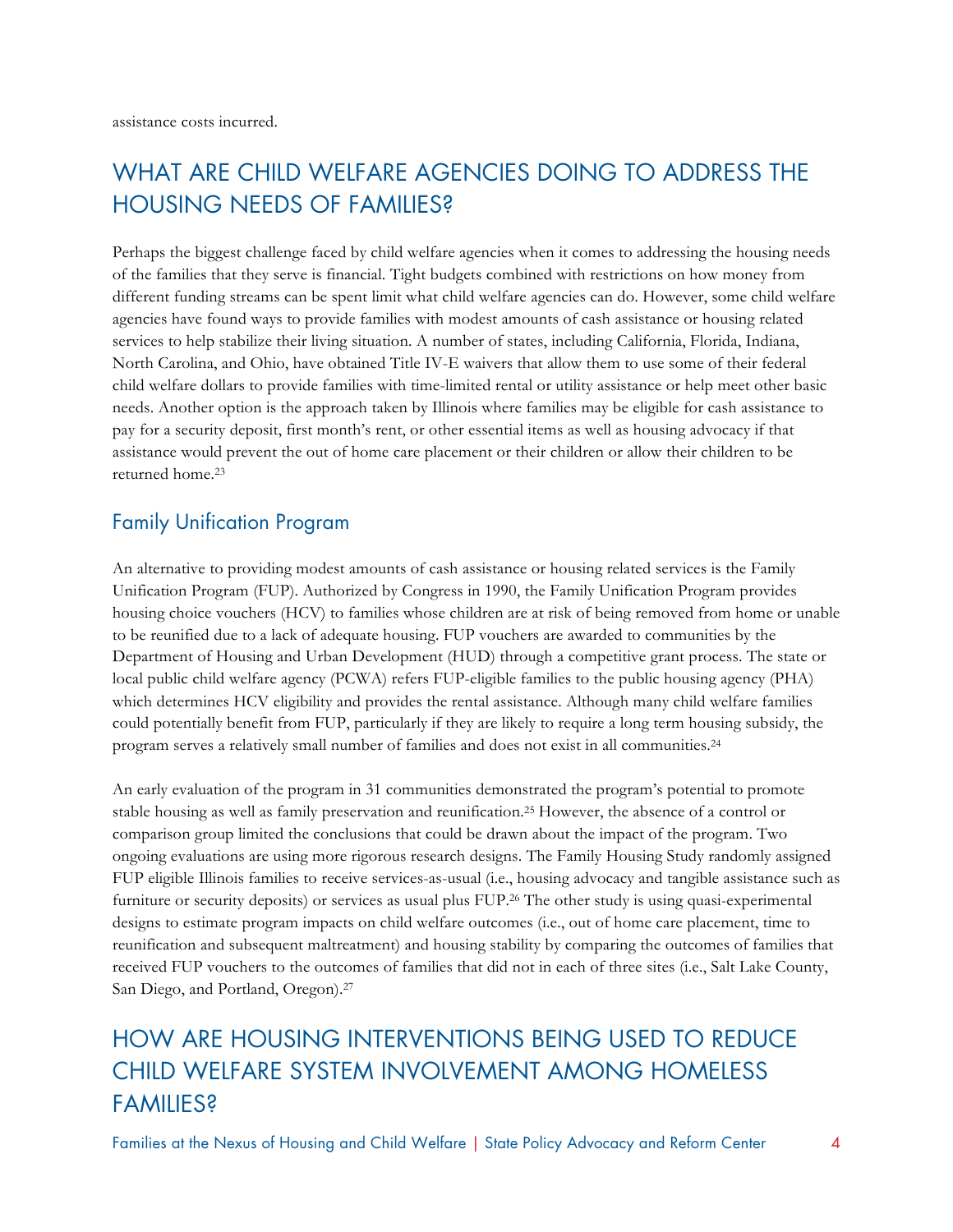Below are brief descriptions of three types of housing interventions that are being used or that could be used to address the needs of homeless families with child welfare system involvement. The interventions vary along a number of dimensions e.g., duration of the housing assistance, the provision of supportive services) that reflect the diversity of needs among this population.28 At one end of the spectrum are families with acute housing needs. These families may require nothing more than short-term housing assistance. At the other end of the spectrum are chronic or episodically homeless families with multiple co-occurring problems. They are likely to require long-term housing assistance and other supports.

#### Rapid Rehousing

Rapid rehousing aims to move homeless families quickly out of shelters and into private market housing by providing temporary rental and housing search assistance as well as home-based housing stabilization services. Some studies have found that relatively few families return to shelters after being rapidly rehoused, but additional research is needed to determine whether families are remaining stably housed.29 Although rapid rehousing was not designed specifically for families with child welfare system involvement, Alameda County Child and Family Services (CFS) recently launched a Family Reunification Housing Pilot based on the rapid re-housing model to address the housing needs of child welfare-involved families using resources available through the County's Title IV-E waiver.

### Transitional Housing

Homeless families with significant barriers to achieving housing stability may benefits from transitional housing, which combines time-limited housing assistance, typically no more than 24 months, with an array of supportive services. The housing may be project-based (i.e., single site) or tenant-based (i.e., scattered-site), and, in some cases, families may be allowed to "transition in place" by assuming the lease upon completion of the program. Evaluations of transitional housing programs have found that a majority of families achieve permanent housing upon program exit.30 Although programs that target homeless families with child welfare system involvement have not been included in these evaluations, the families served by programs that have been evaluated exhibit some of the same problems that are common among families that are involved with the child welfare system.

### Supportive Housing

Some homeless families, especially those with co-occurring problems, such as mental health or substance use disorders, may require supportive housing. Although models vary along a number of dimensions, including whether the housing is project-based (i.e., single site) or tenant-based (i.e., scattered-site), supportive housing typically means a permanent housing subsidy along with intensive case management and other services. Evaluations of these programs have generally found that homeless families experience an increase in housing stability as well as improvements in other outcomes.31

A number of supportive housing programs specifically targeting homeless families with child welfare system involvement have been developed in recent years. A few of those programs have been evaluated (e.g., Keeping Families Together in New York City; Serna Village in Sacramento; and Supportive Housing for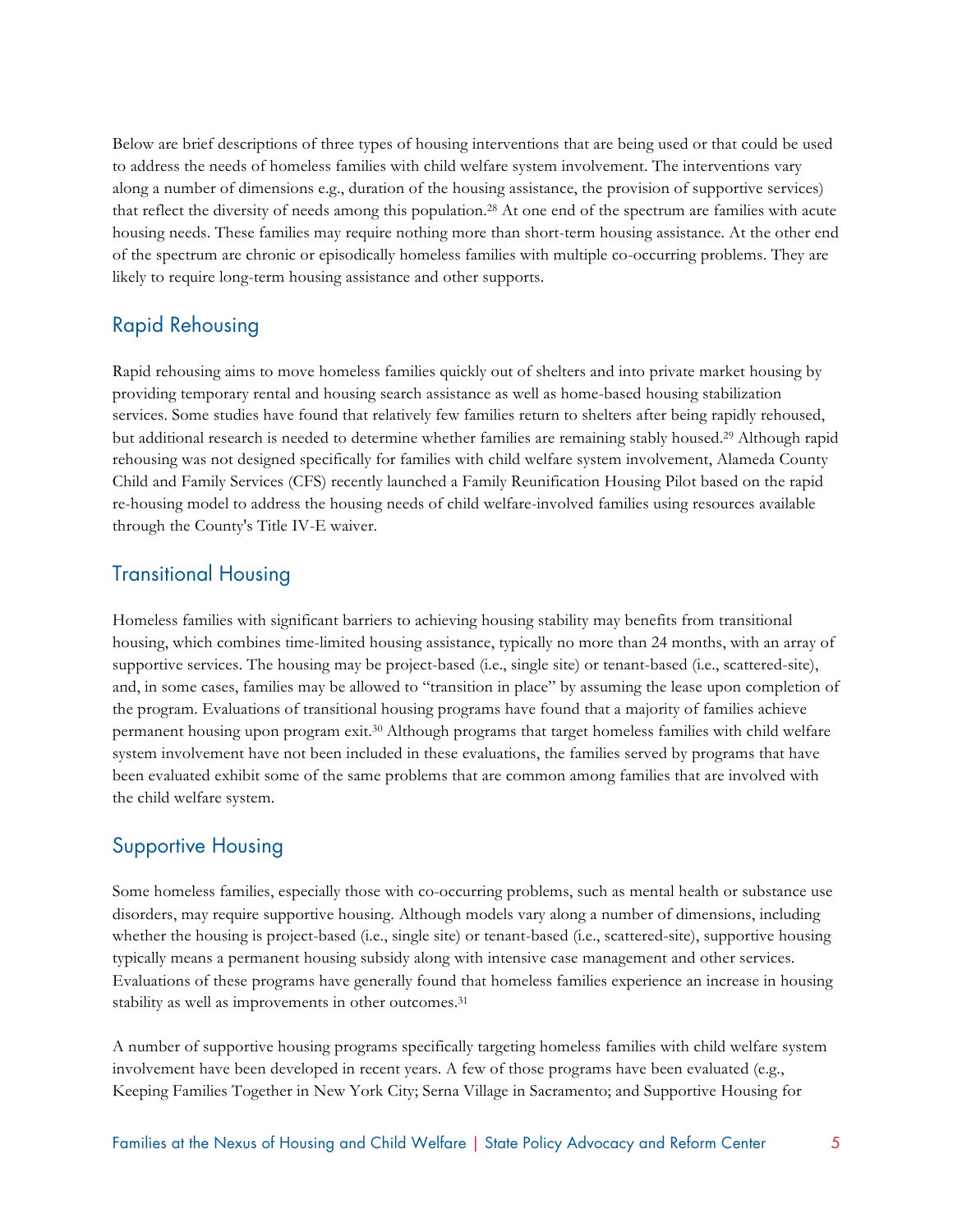Families in Connecticut) and some promising findings have emerged. These include an increase in housing stability<sup>32</sup> and child welfare case closures<sup>33</sup> as well as a reduction in the foster care reentry rate.<sup>34</sup> However, because all of the evaluations had methodological problems including small sample sizes, non-random sample selection, and the absence of a control or comparison group, it is too soon to draw conclusions about the impact of supportive housing programs for homeless families with child welfare system involvement.

Recognizing this gap in our knowledge about supportive housing programs that target child welfare involved families, the Administration for Children and Families awarded demonstration grants to five communities (Broward County, FL; Cedar Rapids, IA; Memphis, TN; San Francisco, CA; and Connecticut) in 2012. The purpose of the grants is to provide supportive housing to homeless or precariously housed families multiple service needs that come to the attention of the child welfare system and to evaluate the impact of those models using rigorous methodologies. Private partners include the Robert Wood Johnson Foundation, Annie E. Casey Foundation, Casey Family Programs, and the Edna McConnell Clark Foundation.

### Family Options Study

Although most evaluations of housing programs for homeless families focus on one type of intervention, the Family Options Study, funded by HUD with additional support from the National Institute of Child Health and Human Development (NICHD), is using a rigorous experimental design to evaluate the impact of three different housing interventions for homeless families in twelve communities. Over 2,300 homeless families with at least one child under the age of 16 were randomly assigned to one of four conditions: permanent housing subsidy without supportive services; project-based transitional housing for up to 24 months with supportive services; community-based rapid re-housing with limited housing-focused services; or usual care (i.e., services families access on their own). Three waves of data are being collected from the household heads over a three year period and the primary outcomes of interest include housing stability, self-sufficiency, adult and child well-being, and family preservation.

### IMPLICATIONS FOR POLICY AND PRACTICE

- The relationship between housing and child welfare calls into question the "siloed" approach to helping families that has long been, and in many communities continues to be, the norm.<sup>35</sup> Coordination across child welfare, housing and homeless services systems has traditionally been the exception rather than the rule even though they are dealing with many of the same families, and none of these systems, by itself, has the capacity to provide all the services and supports those families need.36 Increasing cross-system coordination presents its own set of challenges because each system is governed by different mandates and is dependent on different funding streams. Nevertheless, there are a number of steps that communities can take to move towards a more coordinated approach, including collaborative planning, cross training and data sharing.
- It is difficult for parents to focus on the problems that may have precipitated or contributed to their child welfare system involvement unless they and their children have a safe and stable place to live. Hence, child welfare agencies should cultivate relationships with both public and private, not-forprofit housing agencies to which families can be referred for subsidized housing, encourage public housing agencies to establish local preferences that would give child welfare involved families priority access to public housing or housing choice vouchers, and partnering with TANF agencies which may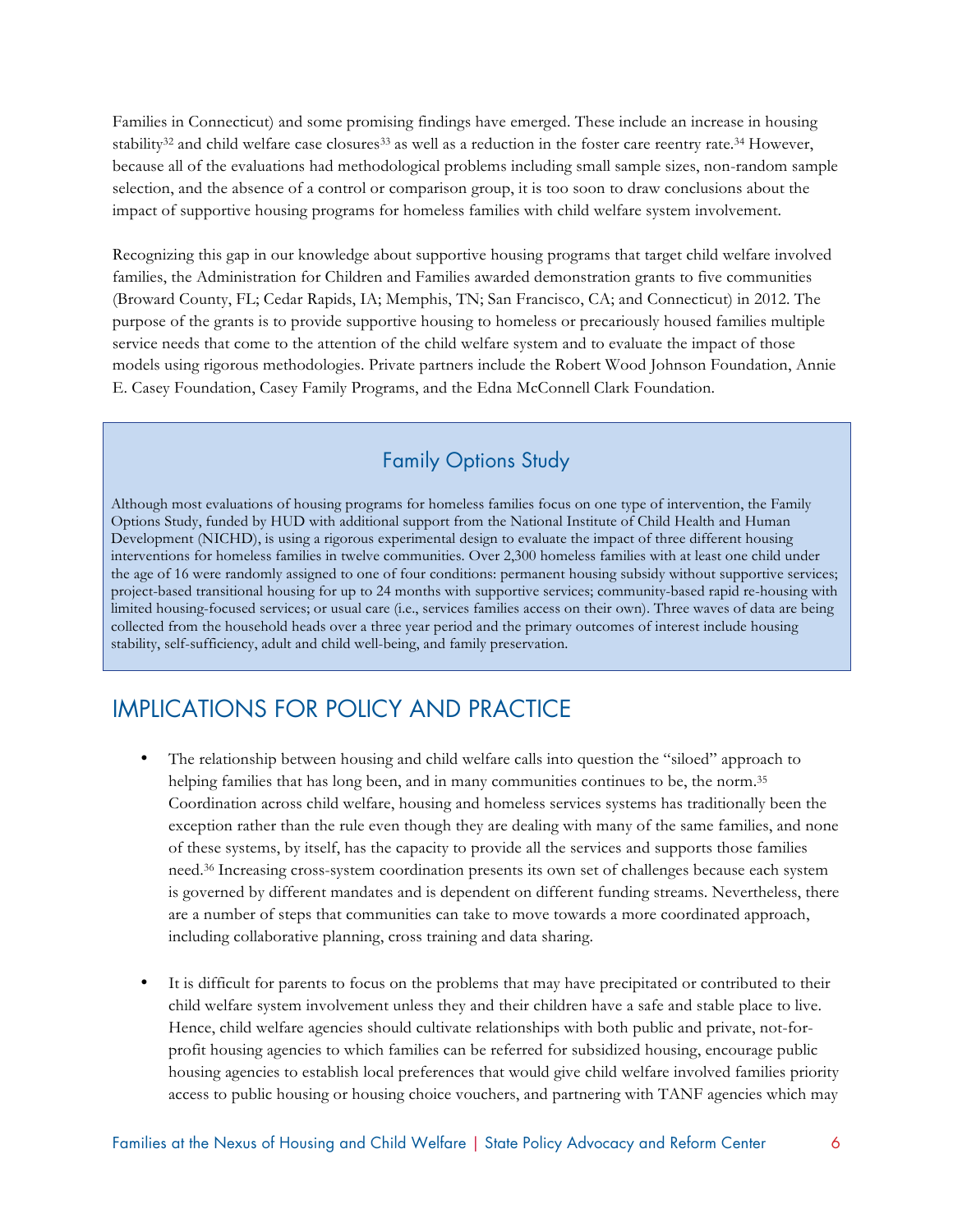be able to provide rental assistance to help families avoid or exit homelessness.

• Agencies that provide shelter to homeless families or housing to families exiting homelessness should work with child welfare agencies to develop assessment tools that can be used to identify families at high risk of child welfare system involvement. These families could then be offered services aimed at preventing child maltreatment before it occurs. Conversely, child welfare agencies should work with agencies that provide shelter to homeless families or housing to families exiting homelessness agencies to develop assessment tools that can be used to identify families in need of housing assistance either to prevent their children from being removed from home or to forestall any delay reunification. These families could either be provided with assistance directly by the child welfare agency (via Title IV-E waiver funds, for example) or referred to a housing agency with which the child welfare agency has established a relationship.

### IMPLICATIONS FOR FUTURE RESEARCH

- Despite growing recognition of the relationship between inadequate housing and child welfare system involvement, many gaps in our knowledge about the nature of this relationship remain. In particular, additional research is needed to better understand how different types of housing problems contribute to child welfare system involvement either alone or in conjunction with other risk factors. Likewise, future studies should seek to identify protective factors that may explain why some homeless or precariously housed families become involved in the child welfare system while other similarly situated families do not.
- Much of our knowledge about the relationship between child welfare system involvement and inadequate housing comes from studies of homeless families that entered a shelter. Consequently, we know relatively little about child welfare system involvement among unsheltered homeless families or among families that living doubled up. Future studies should include these families as well as sheltered families and compare their rates of child welfare system involvement.
- Although research clearly shows that homelessness is associated with an increased risk of child welfare system involvement, few studies have followed homeless families over the long term. As a result, what happens to the risk of child welfare system involvement when homeless families become housed is still very much an empirical question that can only be addressed with longitudinal research.
- Several different types of interventions are currently being used to address the needs of homeless families including, in some cases, homeless families with child welfare system involvement. What is not yet clear, however, is which types of families are most likely to benefit from which types of interventions. Moreover, although some of these interventions have been or are in the process of being evaluated, more research is needed to determine what constitutes best practice when it comes to reducing child welfare system involvement and promoting stable housing among this population.

## **CONCLUSION**

Despite more than two decades of research, many questions remain about the relationship between housing

Families at the Nexus of Housing and Child Welfare | State Policy Advocacy and Reform Center 7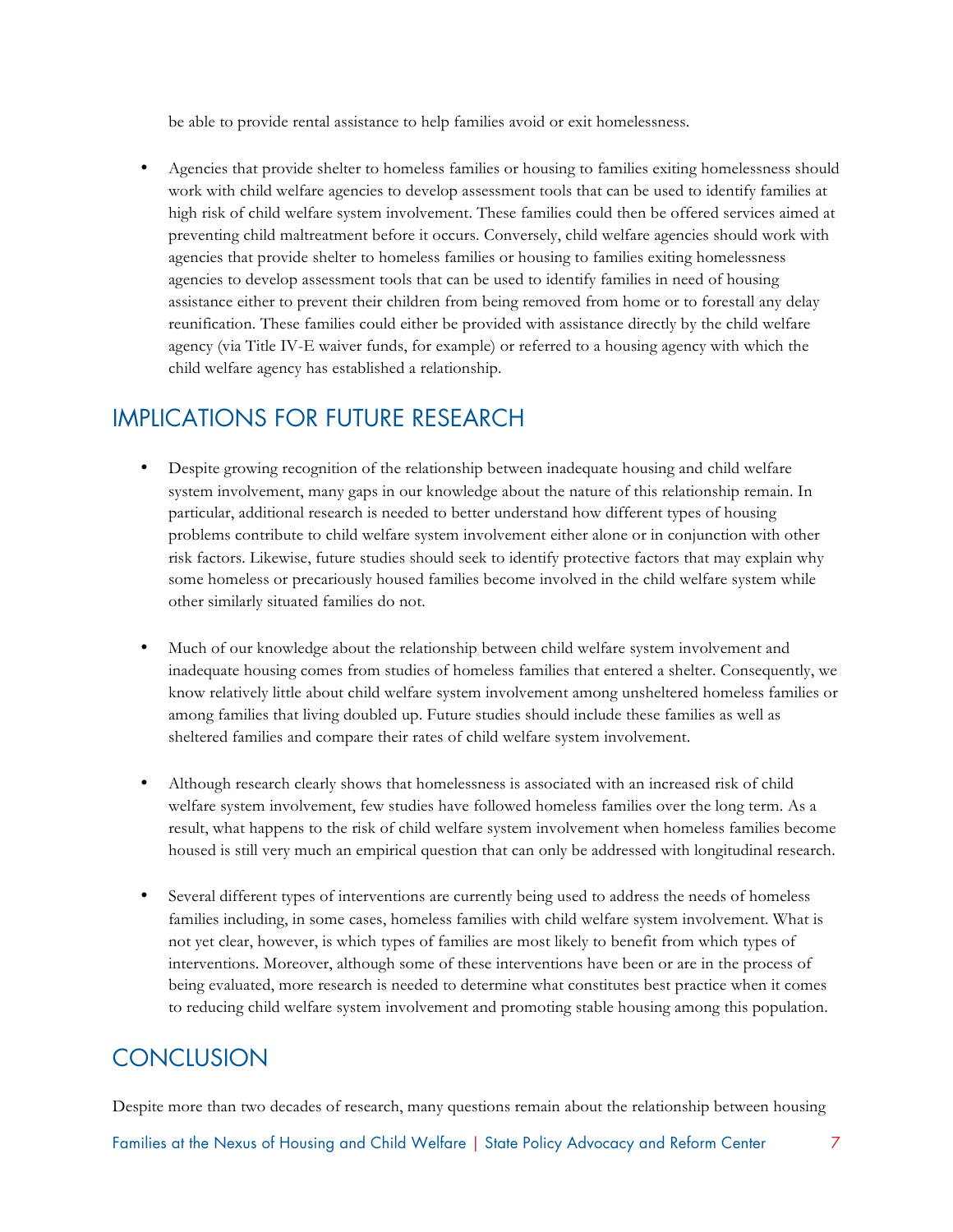in child welfare. Perhaps the most important is how to prevent the unnecessary removal of children from their families or avoidable delays in their return home due to inadequate or unstable housing. Greater coordination between the child welfare system, on the hand, and the housing and homeless services systems, on the other, is clearly needed to ensure that families are being referred to the most appropriate services and supports. Also needed are evidence-based interventions that promote family preservation or reunification and housing stability among homeless or precariously housed families.

**• • •**

*The First Focus State Policy Advocacy and Reform Center (SPARC), an initiative funded by the Annie E. Casey Foundation, Jim Casey Youth Opportunities Initiative, and Walter S. Johnson Foundations, aims to improve outcomes for children and families involved with the child welfare system by building the capacity of and connections between state child welfare advocates. You can visit us online at www.childwelfaresparc.org or on Twitter at @ChildWelfareHub.*

#### Contact the Author

Amy Dworsky, Ph.D. Research Fellow Chapin Hall at the University of Chicago adworsky@chapinhall.org 773-256-5100

#### **Notes**

<sup>1</sup> Bassuk, E. L., Weinrub, L. F., Dawson, R., Perloff, J., & Buckner, J. C. (1997). Determinants of behavior in homeless and low-income housed preschool children. *Pediatrics, 100*, 92–100; Cowal, K., Shinn, M., Weitzman, B., Stojanovic, D., & Labay, L. (2002). Mother-child separations among homeless and housed families receiving public assistance in New York City. *American Journal of Community Psychology, 30*, 711–730; Culhane, J.,Webb, D., Grim, S., Metraux, S., & Culhane, D. P. (2003). Prevalence of child welfare services involvement among homeless and low-income mothers: A five year birth cohort study. *Journal of Sociology & Social Welfare, 30*, 79–95; Font, S., & Warren, E. (2013). Inadequate housing and the child protection system response. *Children and Youth Services Review 35,* 1809–1815; Slack, K., Lee, B., & Berger, L. (2007). Do welfare sanctions increase child protection system involvement? A cautious answer. *Social Service Review, 81,* 207-228.

<sup>2</sup> Cohen-Schlanger, M., Fitzpatrick, A., Hulchanski, J., & Raphael, D. (1995). Housing plus services: Supporting vulnerable families in permanent housing. *Child Welfare, 74*, 547–563; Courtney, M., McMurtry, S., & Zinn, A. (2004). Housing problems experienced by recipients of child welfare services. *Child Welfare, 83*, 393–422.

<sup>3</sup> Bassuck et al. (1997)

<sup>4</sup> Bassuck et al. (1997)

<sup>5</sup> Bassuck et al. (1997); Cowal et al. (2002); Culhane et al. (2003). Note: Cowal et al. (2002) did not distinguish between parent-child separations due out of home care placements and those that occurred for other reasons.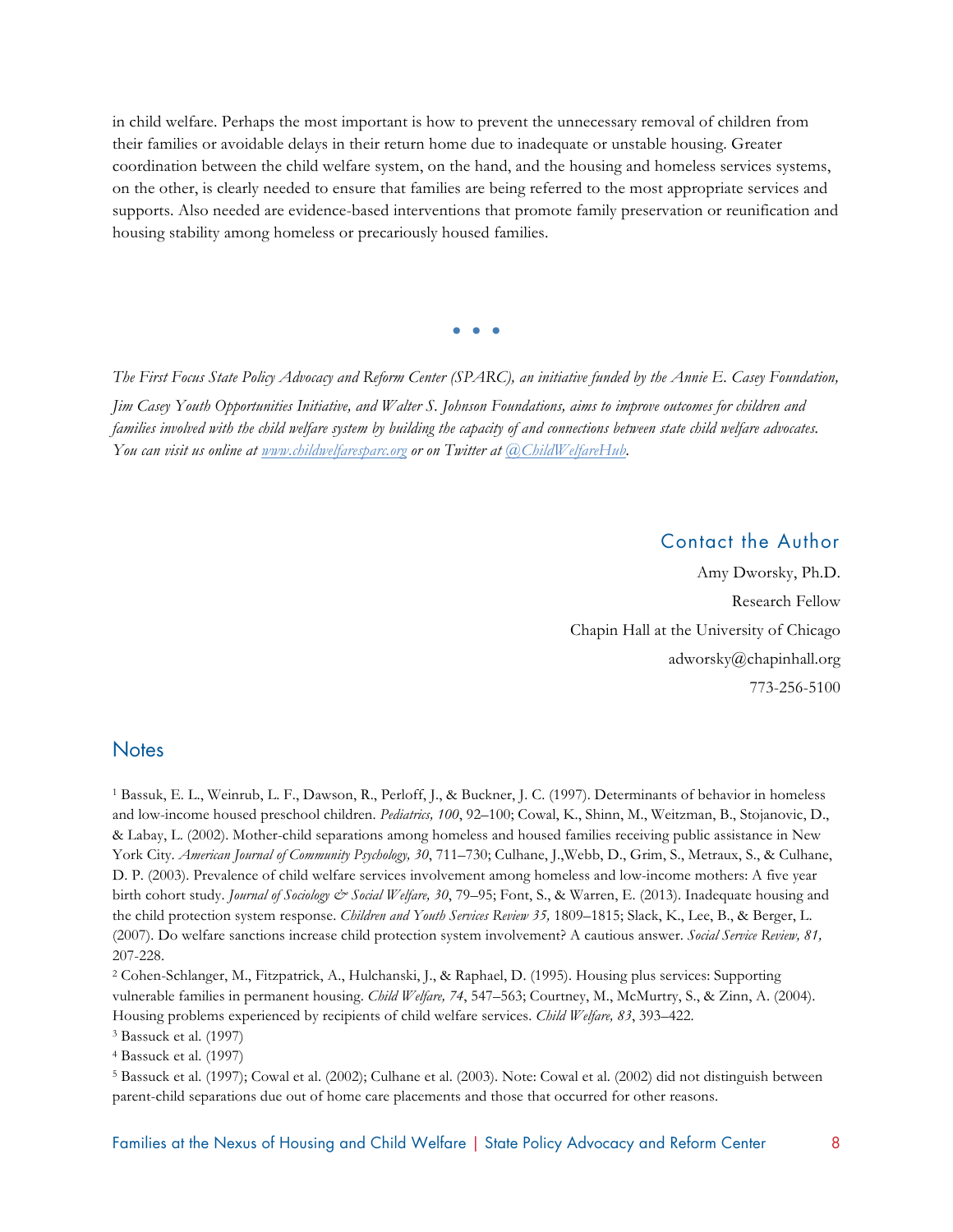<sup>6</sup> Cowal, et al. (2002); Culhane et al. (2003)

<sup>7</sup> Bassuck et al. (1997); Culhane et al. (2003)

<sup>8</sup> Slack, Lee & Berger (2007)

<sup>9</sup> Font & Warren (2013). Homeless families were no more likely to have a substantiated maltreatment report than nonhomeless families but this may have been due to a lack of statistical power.

<sup>10</sup> Cohen-Schlanger et al. (1995); Courtney et al. (2004)

<sup>11</sup> Courtney et al. (2004)

<sup>12</sup> These results are based on an analysis of AFCARS foster care data for FY 2012 collected by the Children's Bureau and provided to the author by the National Data Archive on Child Abuse and Neglect. AFCARS defines inadequate housing as "housing facilities were substandard, overcrowded, unsafe, or otherwise inadequate resulting in their not being appropriate for the parents and child to reside together. Also includes homelessness."

<sup>13</sup> Courtney et al. (2004)

<sup>14</sup> Cohen-Schlanger et al. (1995)

<sup>15</sup> For a discussion of this issue, see Dale, M. (2014). Addressing the underlying issue of poverty in child-neglect cases. *Children's Rights Litigation Newsletter*. Washington, DC: American Bar Association; Eamon, M., & Kopels, S. (2004). For reasons of poverty: court challenges to child welfare practices and mandated programs. *Children and Youth Services Review*, 26, 821-836; Shdaimah, C. (2009). Rescuing children and punishing poor families: Housing related decisions. *Journal of Sociology & Social Welfare*, 36, 33-57.

<sup>16</sup> Cowal et al. (2002); Park, J., Metraux, S., Brodbar, G., & Culhane, D. (2004). Child welfare involvement among children in homeless families. *Child Welfare*, 83, 423-436; Tracy, E., Green, R., & Bremseth, M. (1993). Meeting the environmental needs of abused and neglected children. *Social Work Research & Abstracts, 29*, 21-26.

<sup>17</sup> Brook, J., & McDonald, T. (2009). The impact of parental substance abuse on the stability of family reunifications from foster care. *Children and Youth Services Review, 31*, 193–198; DeBellis, M., Broussard, E., Herring, D., Wexler, S., Moritz, G., & Benitez, J. (2001). Psychiatric co-morbidity in caregivers and children involved in maltreatment: A pilot research study with policy implications. *Child Abuse*  $\mathcal{O}$  *Neglect, 25*, 923-944.; Font & Warren (2013); Marsh, J. C., Ryan, J., Choi, S., & Testa, M. (2006). Integrated service for families with multiple problems: Obstacles to family reunification. *Children and Youth Services Review, 28, 1074 1087.* 

<sup>18</sup> Cowal et al. (2002); Park et al. (2004); Rog, D., & Buckner, J. C. (2007). *Homeless families and children*. *Paper prepared for the National Symposium on Homelessness Research*. Washington, DC: Department of Health and Human Services and the Department of Housing and Urban Development.

<sup>19</sup> Shdaimah, C. (2008) CPS is not a housing agency; Housing is a CPS problem: Towards a definition and typology of housing problems in child welfare cases. *Children and Youth Services Review, 31*, 211-218.

<sup>20</sup> Ryan, J. P., & Schuerman, J. R. (2004). Matching family problems with specific family preservation services: A study of service effectiveness. *Children and Youth Services Review, 26*, 347 372. Although providing housing assistance reduced the incidence of subsequent maltreatment, it had no effect on placement in out of home care.

<sup>21</sup> Choi, S., & Ryan, J. (2007). Co-occurring problems for substance abusing mothers in child welfare: Matching services to improve family reunification. *Children and Youth Services Review, 29*, 1395–1410; Hoffman, D., and Rosenheck, R. (2001). Homeless mothers with severe mental illnesses: Predictors of family reunification. *Psychiatric Rehabilitation Journal, 25*, 163-169; Marsh et al. (2006).

<sup>22</sup> Corporation for Supportive Housing. (n.d.*). Is supportive housing a cost effective means of preserving families and increasing child safety? Cost Analysis of CSH's Keeping Families Together Pilot*. New York: CSH. Harburger, D., & White, R. (2004). Reunifying families, cutting costs: Housing-child welfare partnerships for permanent supportive housing. *Child Welfare, 83*, 493–508; Lenz-Rasid, S. (2013). Supportive Housing for Homeless Families: Foster Care Outcomes and Best Practices. Sacramento, CA: Sierra Health Foundation.

<sup>23</sup> Families eligible for these "Norman services" may also qualify for a waiver to apply for Temporary Assistance for Needy Families (TANF) if they have a child in out of home care who is expected to be reunified within 90 days. <sup>24</sup> Congress funded new FUP vouchers from 1992 to 2000 and then from 2008 to 2010. Approximately 20,000 FUP vouchers were in circulation in 2012, and some of those vouchers were being used by former foster youth. Dion, R.,